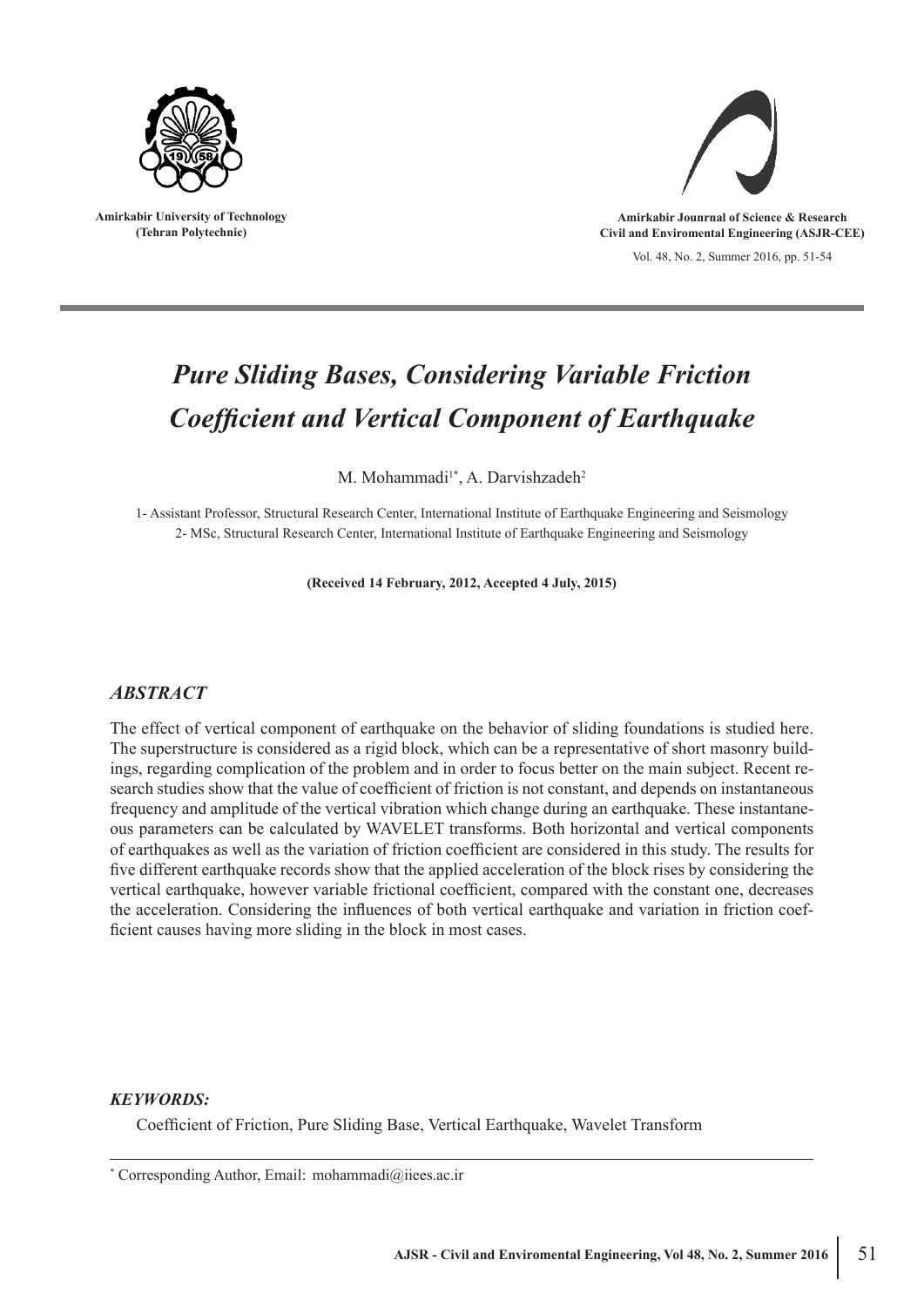## **1- INTRODUCTION**

To have resistant buildings against earthquakes, the story drifts are controlled mostly by increasing the structural stiffness. However, this may lead to increasing the base and story shear. Therefore, supplying base isolation is known as an optimum method to control the story drift as well as having low base shears. There are many technologies for base isolation, among which sliding base is one the best, regarding high efficiency and low costs.

Many research studies on sliding bases are in the literature, most of them have assumed constant values for friction coefficient during vibration and ignored influences of vertical components of earthquakes [1- 4]. Despite, Liaw et.al. [5] have shown that vertical components of earthquakes have considerable effects on the behavior of sliding bases and they cannot be ignored. Takahashi et. al. [6] and Iemura et al. [7] have also focused on the influence of the vertical earthquake on sliding bases experimentally. However, they concluded that the influence of vertical earthquake is ignorable on the frame maximum displacement.

Khoshnoudian and Haghdust [8] have studied the influence of variable friction coefficient on a single degree of freedom building. They concluded that assuming constant values for friction coefficient leads to error in estimating the structural response; it overestimates the maximum shear but underestimates the maximum displacement of the base, compared with real case, having variable frictional coefficient. In this research, Mokha and Constantinou formula [9] was applied for estimating the frictional coefficient.

In the present study, Chowdhury and Helali formula [10, 11] is applied for calculating the friction coefficient during earthquakes. The formula is based on some experimental test results and gives the friction coefficient as a function of instantaneous frequency and amplitude of the vertical displacement history as well as the relative velocity of the sliding surfaces. Schematic diagram of the experimental setup is shown in Fig. 1. This is a pin-on-disc machine, i.e. a pin which can slide on a rotating horizontal surface (disc). In this setup a circular test sample (disc) is to be fixed on a rotating plate (table) having a long vertical shaft clamped with screw from the bottom surface of the rotating plate. The direction of vibration is perpendicular to the sliding direction of the pin. More information are in references 10 and 11. The vertical movement of the test can be regarded as vertical displacement of the ground in earthquake, which can



**Figure 1. Schematic diagram of the experimental setup [10]: (1) Load arm holder. (2) Load arm. (3). Normal load (dead weight). (4) Horizontal load. (5) Pin sample. (6) Test disc with rotating table. (7) Computer. (8) Belt and pulley. (9) Main shaft. (10) Motor. (11) Speed control unit. (12) Compression spring. (13) Upper plate with ball. (14) Lower plate with V-slots. (15) Height adjustable screw. (16) Base plate. (17) Rubber block.**

be calculated by Wavelet transform functions. The instantaneous frequency and amplitude of the vertical seismic vibration is required to estimate the frictional coefficient, regarding Chowdhury and Helali study [10, 11].

In this study behavior of a rigid block, representing a one story masonry building, on a sliding base is studied, regarding influences of variable friction coefficient and vertical component of earthquakes. For this, the friction coefficient is calculated by Chowdhury and Helali formula, by calculating instantaneous frequency and amplitude of the vertical vibration, calculated by Wavelet transform functions. Among the functions, sym2 is selected for this calculation, since displacement records is almost smooth.

#### **2- METHODOLOGY**

Regarding Fig. 2, the governing formula of a block on the ground is as follows. The block starts sliding if:

$$
\mu.m_b(g+\stackrel{\cdot}{Y}_g) \geq m_b \stackrel{\cdot}{X}_g \tag{1}
$$

Where  $m_b, \ddot{x}_g$  and  $\ddot{Y}_g$  are the mass, horizontal acceleration and vertical acceleration of the block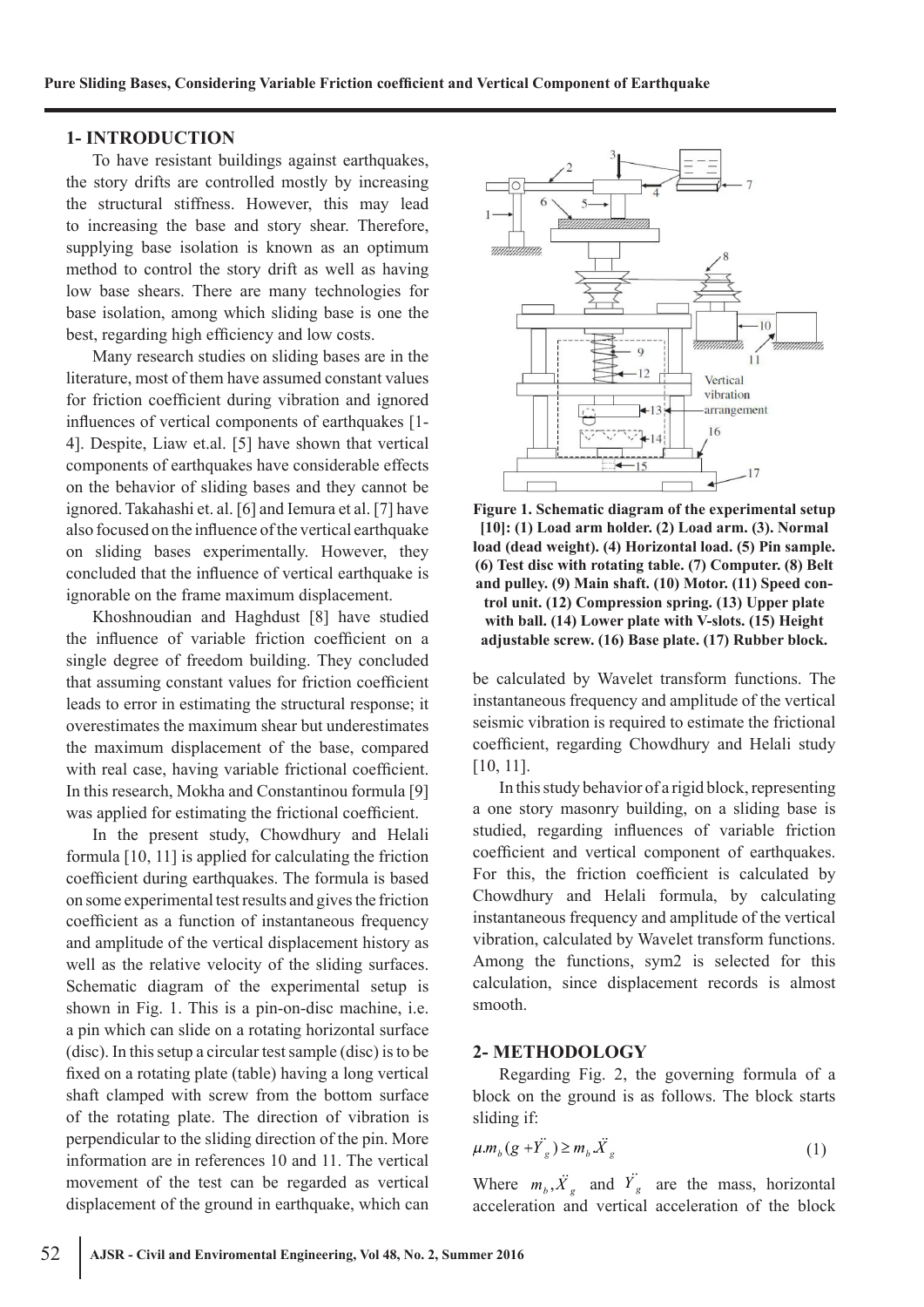

**Figure 2. A rigid block on the ground**

and  $\mu$  is coefficient of friction between the block and the ground, calculated by the proposed formula of chowdhury and Helali [10, 11] for mild steel.

The block acceleration in sliding is as follows, cause just by the friction force:

$$
\ddot{X}_g = \mu(g + \ddot{Y}_g) sign(\dot{X}_g - \dot{X}_b)
$$
 (2)

Where  $\overrightarrow{X}_g$  and  $\overrightarrow{X}_b$  are velocity of the ground and the block, respectively.

A code has been prepared for time history analysis of the block for constant as well as variable friction coefficient. Five earthquake records with considerable vertical component is chosen for this study.

#### **3- DISCUSSION AND RESULTS**

The obtained results show that vertical component of earthquakes cannot be ignored. For the variable frictional coefficient, the results are shown for Bam earthquake in Fig. 3; acceleration of the block is decreased by assuming constant value for the coefficient of friction. The same is true for other considered earthquake records. A firm conclusion cannot be drawn for the displacement of the block relative to the ground, because it may be increased or be decreased by assuming constant value for the coefficient of friction, depending on the selected record of the analysis.

## **4- CONCLUSIONS**

The obtained results of the present study shows that supplying sliding base is beneficial for low masonry buildings, especially in severe earthquakes with high PGAs.

Assuming constant friction coefficient leads to base shear overestimation, which is conservative. Despite, this assumption cannot be used for evaluating the displacement of the block relative to the ground. It is because; the displacement may be increased or decreased by assuming constant frictional coefficient, depending on the earthquake record. For the displacement of each step of analysis, the variable friction coefficient should be calculated and applied in the governing formula.

#### **5- REFERENCES**

[1] Mostaghel, X.; and Tanbakuchi, J.; "Response of Sliding Structures to Earthquake Support Motion", Earthquake Engineering and Structural Dynamics, Vol. 11, pp. 729-748, 1983.

[2] Fan, F. G.; Ahmadi, G.; and Tadjbakhs, I. G.; "Base Isolation of a Multistory Building under Harmonic Ground motion–A Comparison of Performances of Various Systems", Tech. Report NCEER-88-0010, National Center for Earthquake Engineering, State University of New York, Buffalo. 1988.

[3] Jangid, R.; "Seismic Response of Sliding Structures to Bi-Direction Earthquake Excitation", Earthquake Engineering and Structural Dynamics, Vol. 25, pp. 1301-1306, 1996.

[4] Shakib, H.; and Fuladgar, A.; "Response of Pure-Friction Sliding Structures to Three Components of



**Figure 3. Results of the analyses for Bam earthquake**